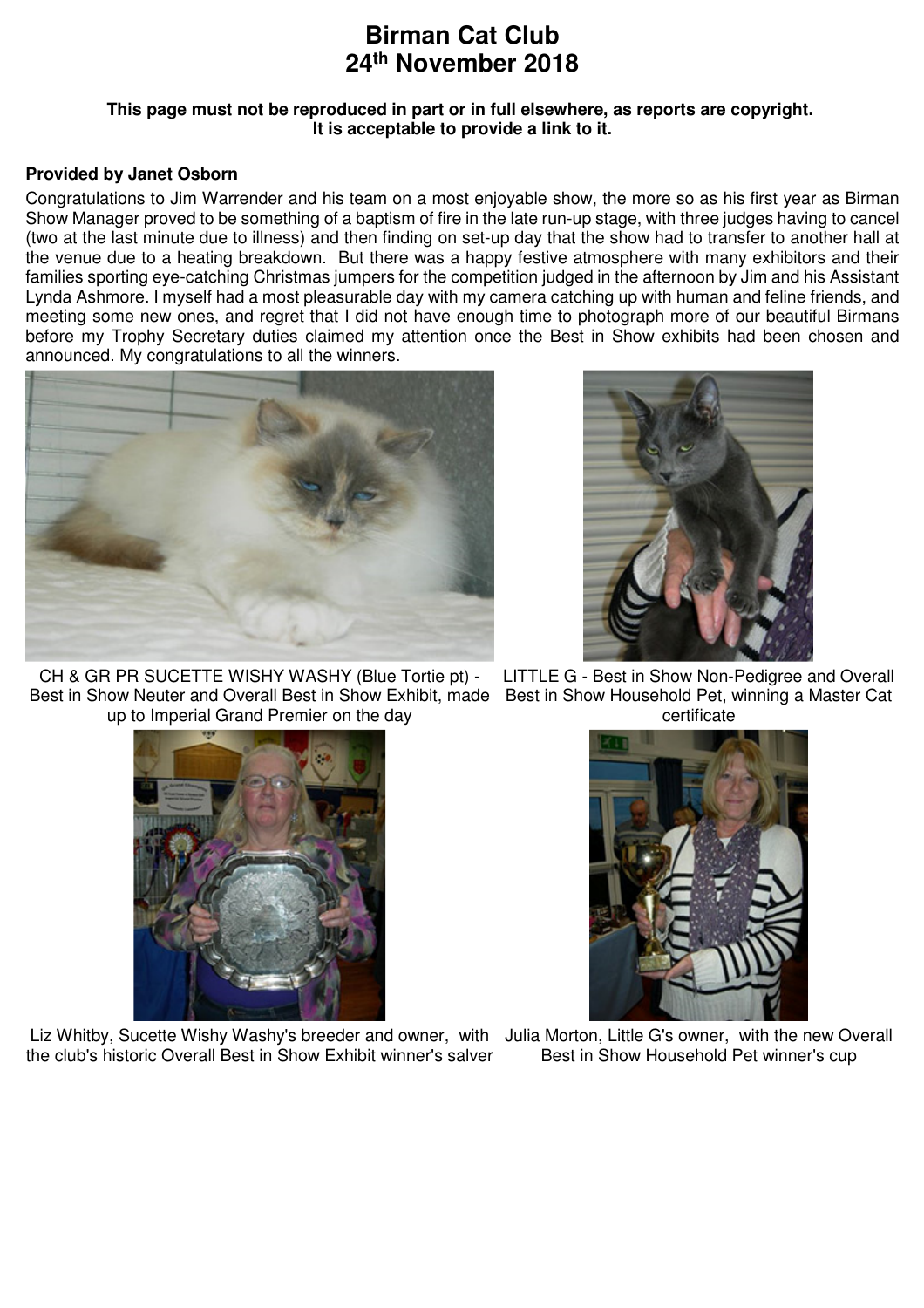

GR CH DAUROSE BURLINGTON BURTIE (Seal Tabby pt) Imperial Grand winner and Best in Show Male Adult





CH JANDOUGLEN TAMACHAN (Lilac Tabby pt female) made up to Grand Champion with Best of Breed (Photo from her breeder owner Ann Mott)



TARKUSHA NOELANI (a young Seal pt) winning her first CC at her first adult show, with an All-Red-Card day. Photo above left picturing Carol Tarr, courtesy of Geoffrey Tarr



CH KAMYAB AZURE (Blue Tabby pt female) winning the Reserve Grand



MAYSULA BROADWAY FAÇADE (Blue Tortie pt) made up to Champion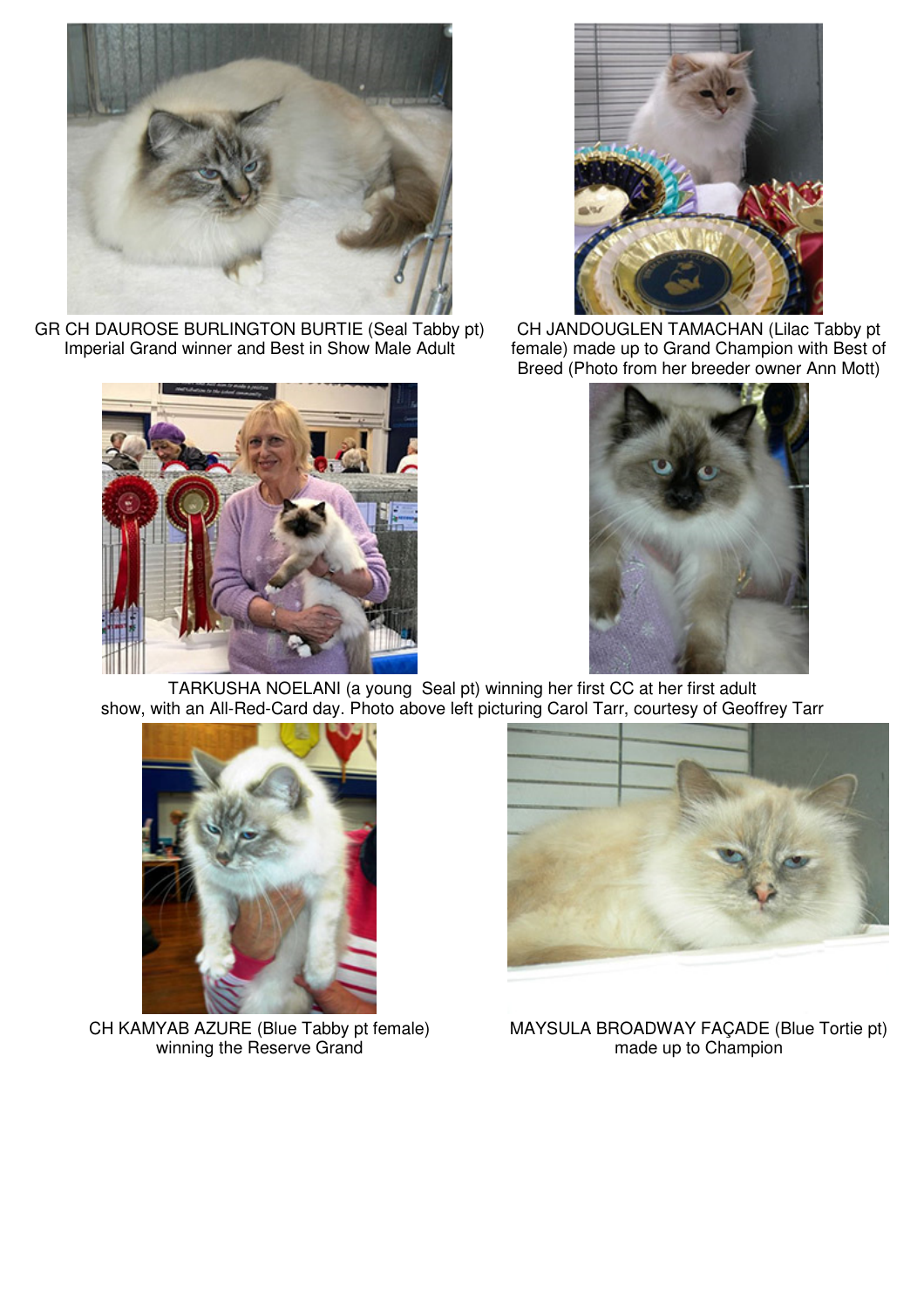

SHWECHINTHE CARAMEL (Blue Tortie pt) with her breeder owner Kathryn Robson - Best in Show Kitten



KAMYAB BLUE SKY Blue point Kitten Best of Breed winner



SHWECHINTHE PANDIERO Red pt male Kitten Best of Breed winner



MLYWARD XERCON Seal pt Kitten Best of Breed winner and Best in Show Male Kitten



A sleepy DALTEEMA REMY MARTIN Chocolate pt female Kitten Best of Breed winner



PENDLESTAR PICANTO Red pt male Kitten winner in the younger age group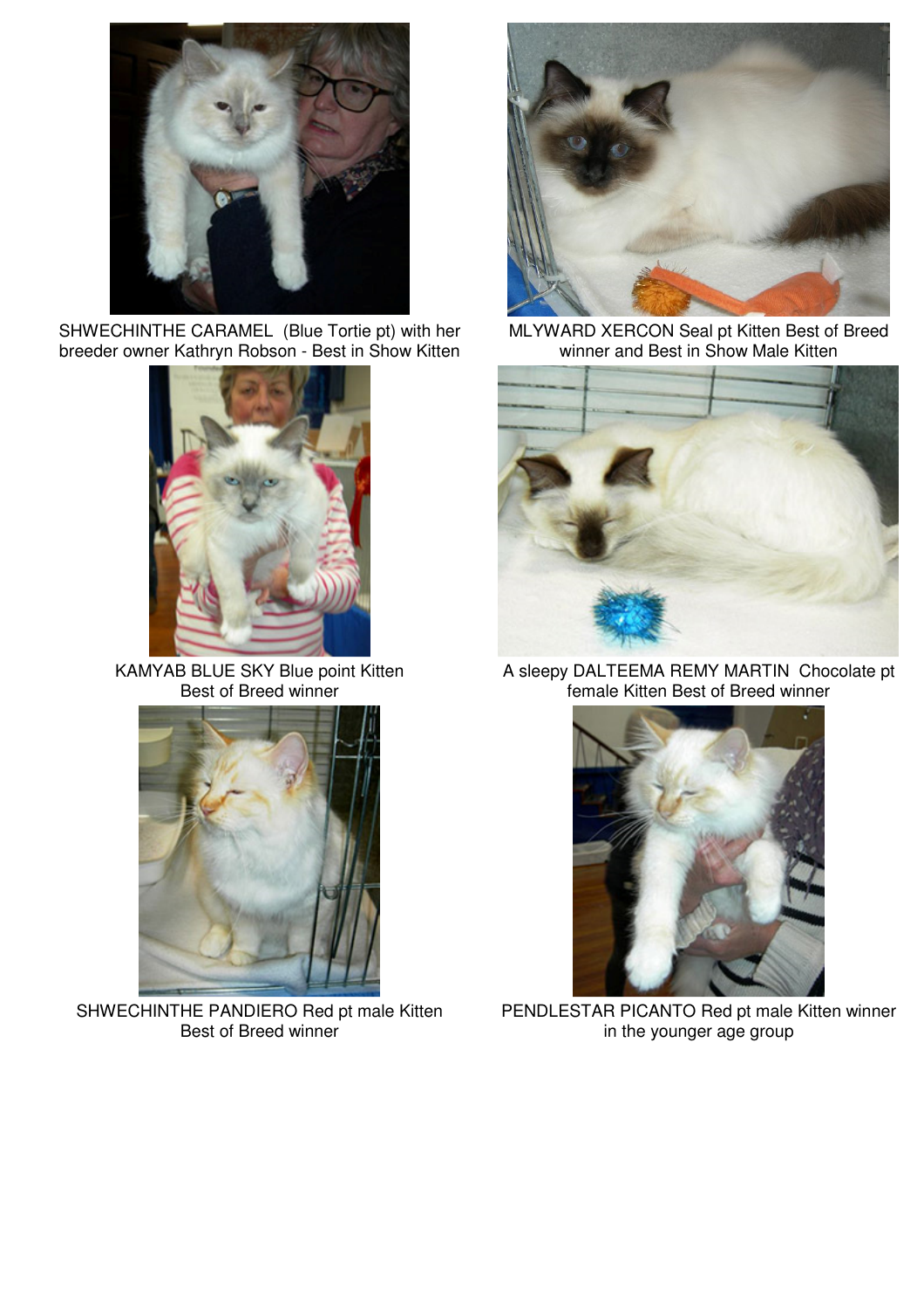

MLYWARD KRYSTAL TOZE Seal Tabby pt female Kitten Best of Breed winner



GR CH PENDLESTAR TARKUSHA MAIA (Blue pt & Overall BIS in 2016 as a Kitten) winning her first Premier certificate



GMC MARISCO (Red pt Birman) - Best in Show Pedigree Pet OB I GMC THEO (Seal Tabby pt Birman Pedigree and Imperial Grand winner



PR KITTAH ASTVALE CHARLEMAGNE (Blue Tabby pt) made up to Grand Premier



I GR CH BELKATON ANNIE'S SWANSONG (Blue Tortie pt) winning her first Premier Certificate



Pet) winner of his fourth Silver Olympian, an All-Red-Card-day and the People's Choice award